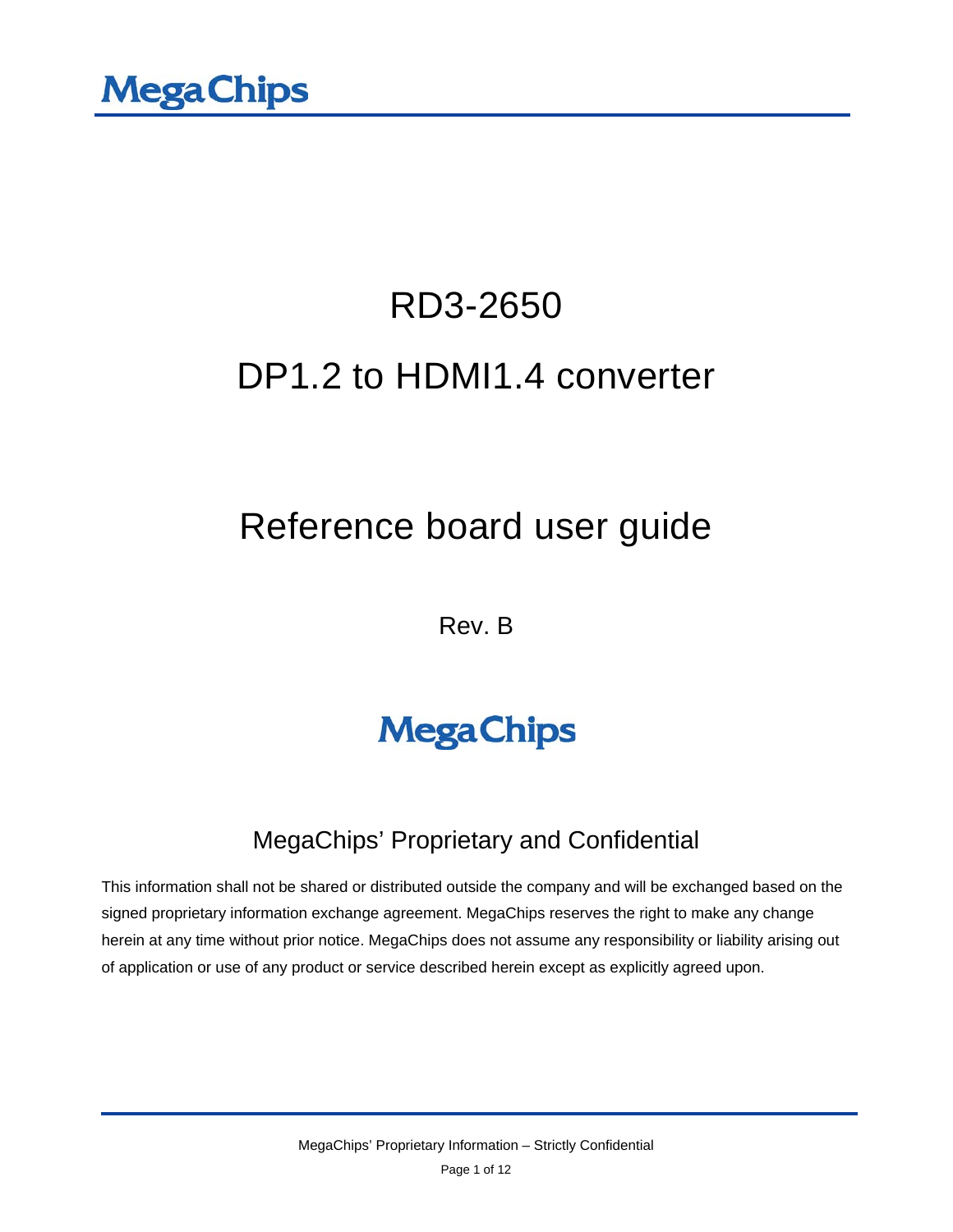## **MegaChips**

#### Contents

| 2.1. |  |  |
|------|--|--|
|      |  |  |
|      |  |  |
|      |  |  |
|      |  |  |
|      |  |  |
|      |  |  |
|      |  |  |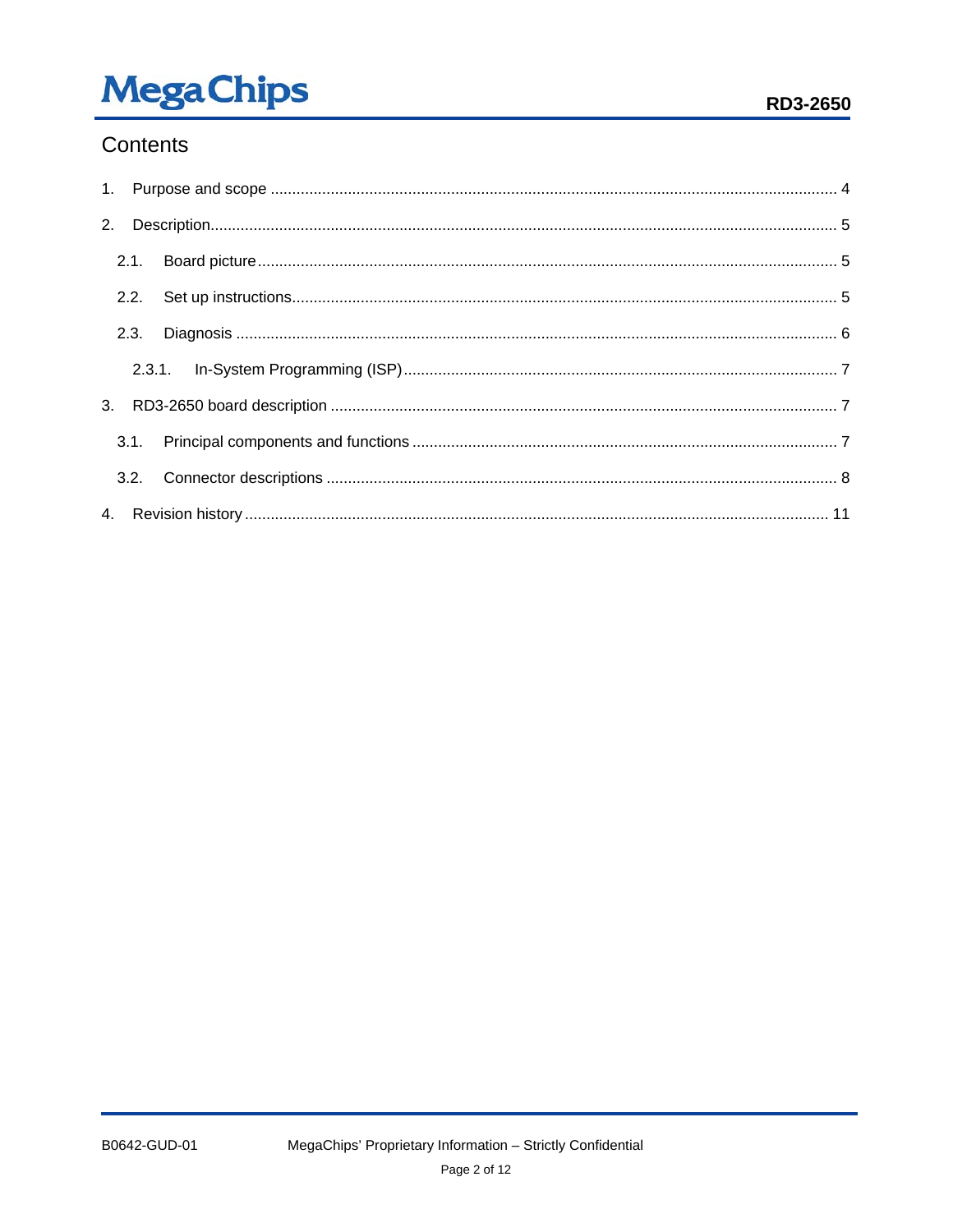## **MegaChips**

### List of tables

### List of figures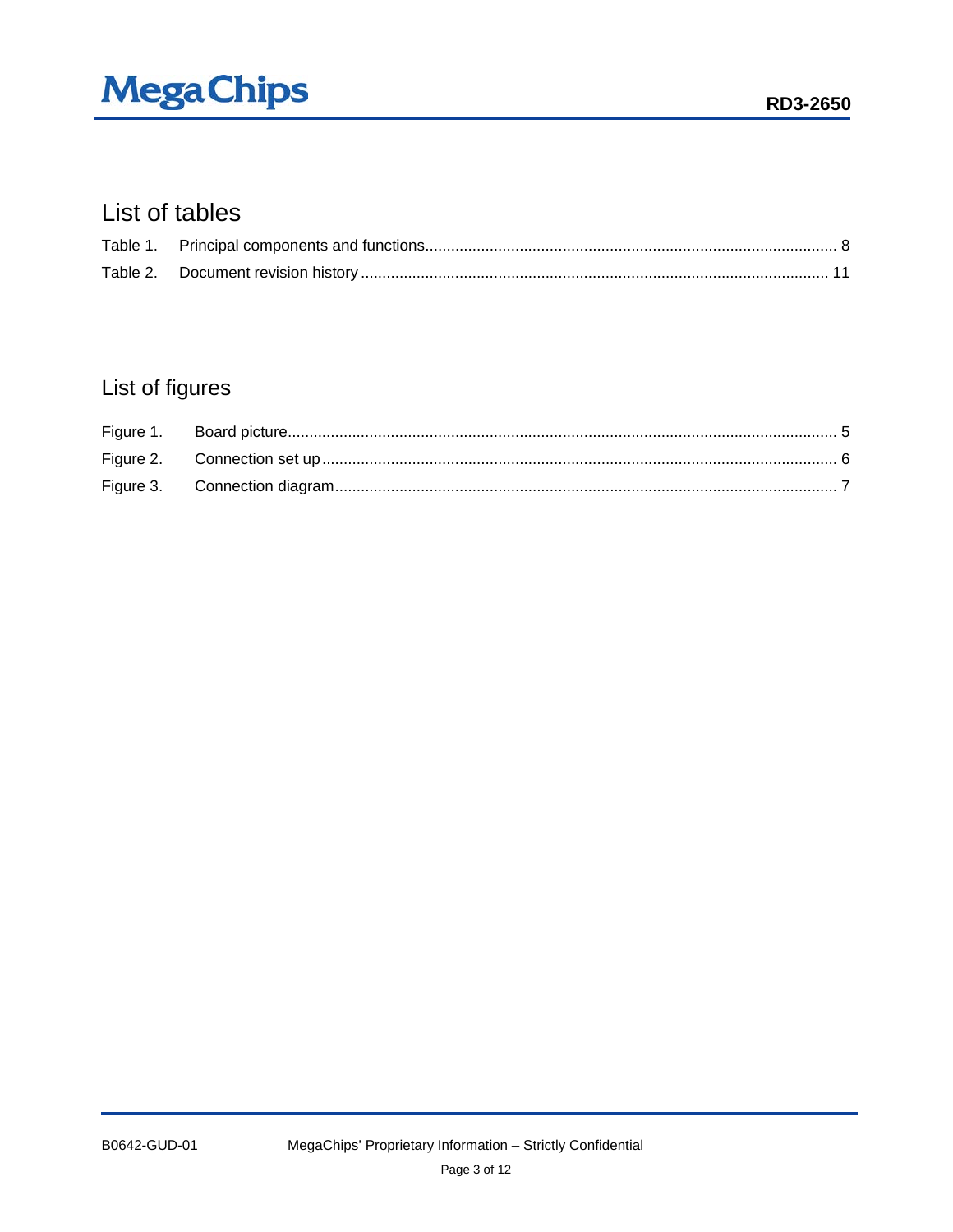### <span id="page-3-0"></span>1. Purpose and scope

This user guide provides set up instructions and the description of the STDP2650 reference board targeted for DP to HDMI conversion applications.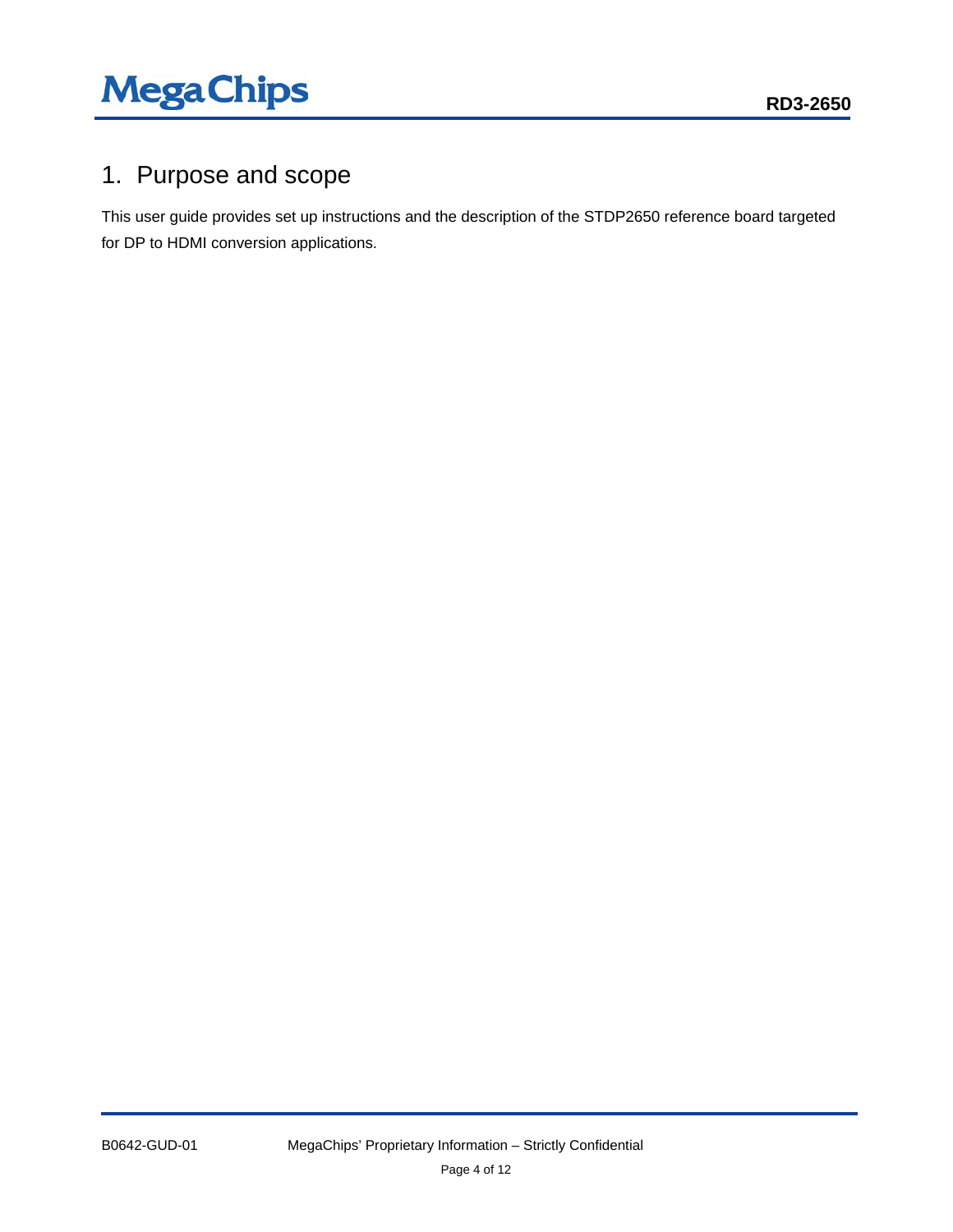### <span id="page-4-0"></span>2. Description

The STDP2650 is MegaChips' latest generation DisplayPort converter series product that features a DisplayPort1.2 compliant receiver and an HDMI1.4 compliant transmitter, capable of handling high resolution video up to 4K2K 30Hz / FHD120Hz and audio up to 7.1CH.

The STDP2650 RD3 board is intended for the product evaluation and testing. The board contains a standard DP input connector, a standard HDMI output connector, and a micro USB connector for powering. It also includes an SPI flash for storing the firmware, a UART connector for debugging and in-system programming purpose (firmware download), and an I2C slave interface to configure the device from an external host controller (optional).

### <span id="page-4-3"></span><span id="page-4-1"></span>2.1. Board picture



**Figure 1. Board picture**

#### <span id="page-4-2"></span>2.2. Set up instructions

The picture below is a typical connection diagram showing a notebook with DisplayPort output driving a TV/monitor using an STDP2650 RD board.

1. Connect the DP output from the notebook to the DP input of the STDP2650 RD board using a standard DP cable.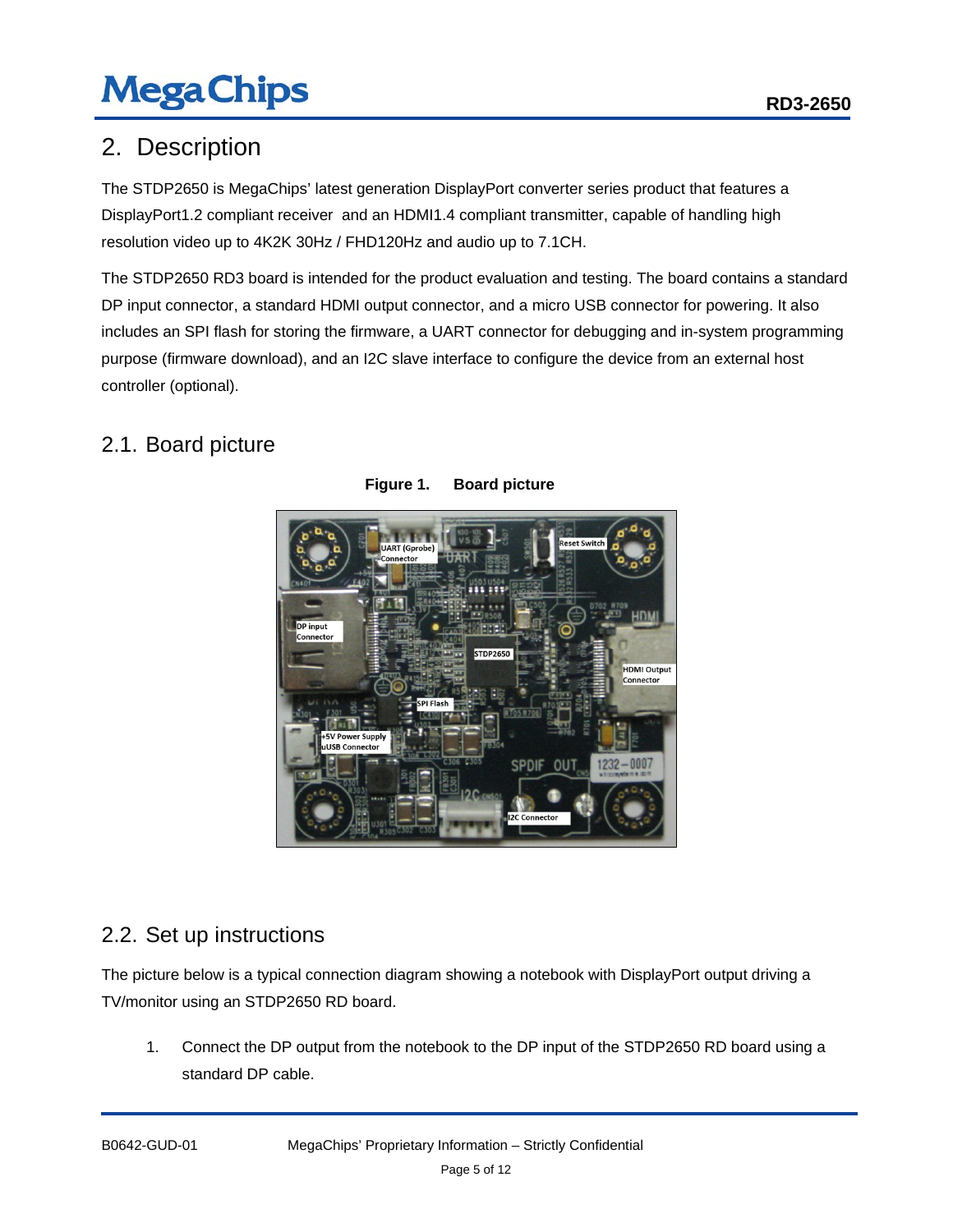- 2. Connect the HDMI output of the STDP2650 RD board to the HDMI input of the TV or the LCD monitor.
- 3. Power up the RD board by plugging in the micro USB cable (supplied with board) from an external USB source (ex: one of the USB ports from the notebook).
- 4. Use an HDMI TV or monitor that has audio output for testing the audio conversion through the STDP2650 RD board as well.
- 5. Once the connection is established and the board is powered, an image should appear on the screen within 2-3 seconds.

<span id="page-5-1"></span>

#### **Figure 2. Connection set up**

#### <span id="page-5-0"></span>2.3. Diagnosis

If the image does not come up, follow the steps below for diagnosis.

- *Note: The diagnosis requires MegaChips GProbe software and hardware tool. Contact MegaChips for the GProbe software and board.*
	- 1. Install the GProbe diagnostic tool on a Windows OS based PC/NB and set the baud rate to 115,200.
	- 2. Connect the GProbe board to the serial port (or USB port if using the USB version of the GProbe board) of the computer.
	- 3. Connect the other end of the GProbe board to the UART connector (CN502) on the STDP2650 RD board using 4-wire cable (part of the GProbe board).
- *Note: Check the polarity while connecting the cable; Pin 1 is marked on the board. The 4-wire cable connection from CN502 to the GProbe board is 1 to 1.*
	- 4. Hit the reset button on the board (RESET SW501). You will see the firmware version and the date of the firmware in the GProbe window. This indicates that the DP Receiver IC is functional. If the message does not appear, reprogram the SPI Flash using the ISP method described in the GProbe user guide.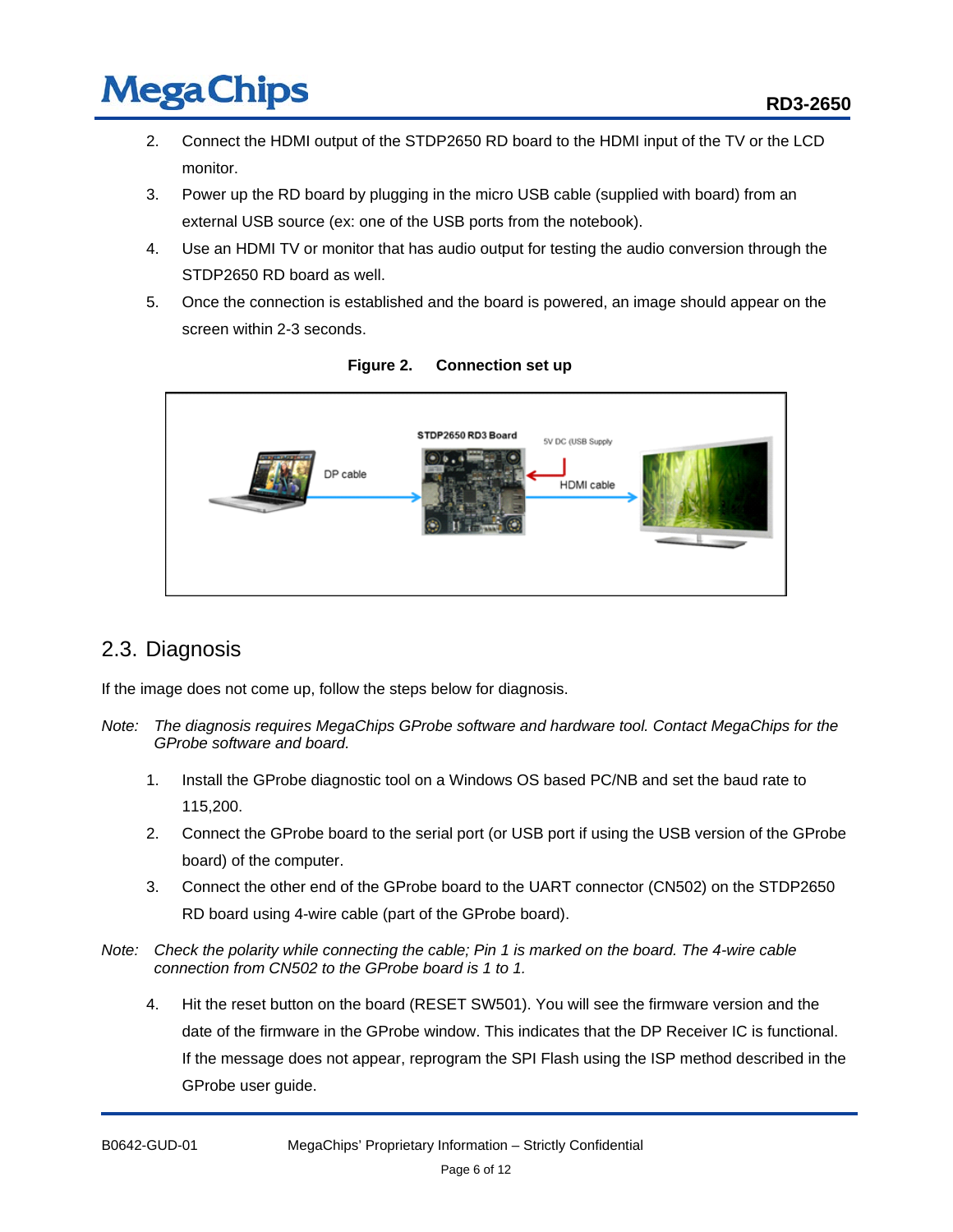5. Using an oscilloscope, check the video input and output from the STDP2650 RD board.

*Note: Refer to the STDP2650 datasheet for pin-out descriptions.*

#### <span id="page-6-0"></span>2.3.1. In-System Programming (ISP)

The STDP2650 RD board uses SPI Flash to store the firmware. For new firmware upgrade, following method is recommended.

ISP through UART connector: Allows programming of the SPI Flash through the UART (CN502) connector. This requires GProbe board and GProbe software tool from MegaChips. Also contact MegaChips for the latest binary file.

### <span id="page-6-1"></span>3. RD3-2650 board description

#### <span id="page-6-4"></span>3.1. Connection diagram



**Figure 3. Connection diagram**

#### <span id="page-6-2"></span>3.2. Principal components and functions

<span id="page-6-3"></span>Below is a summary of all necessary connectors, switches, and other components. Please refer to the latest board schematics for further details.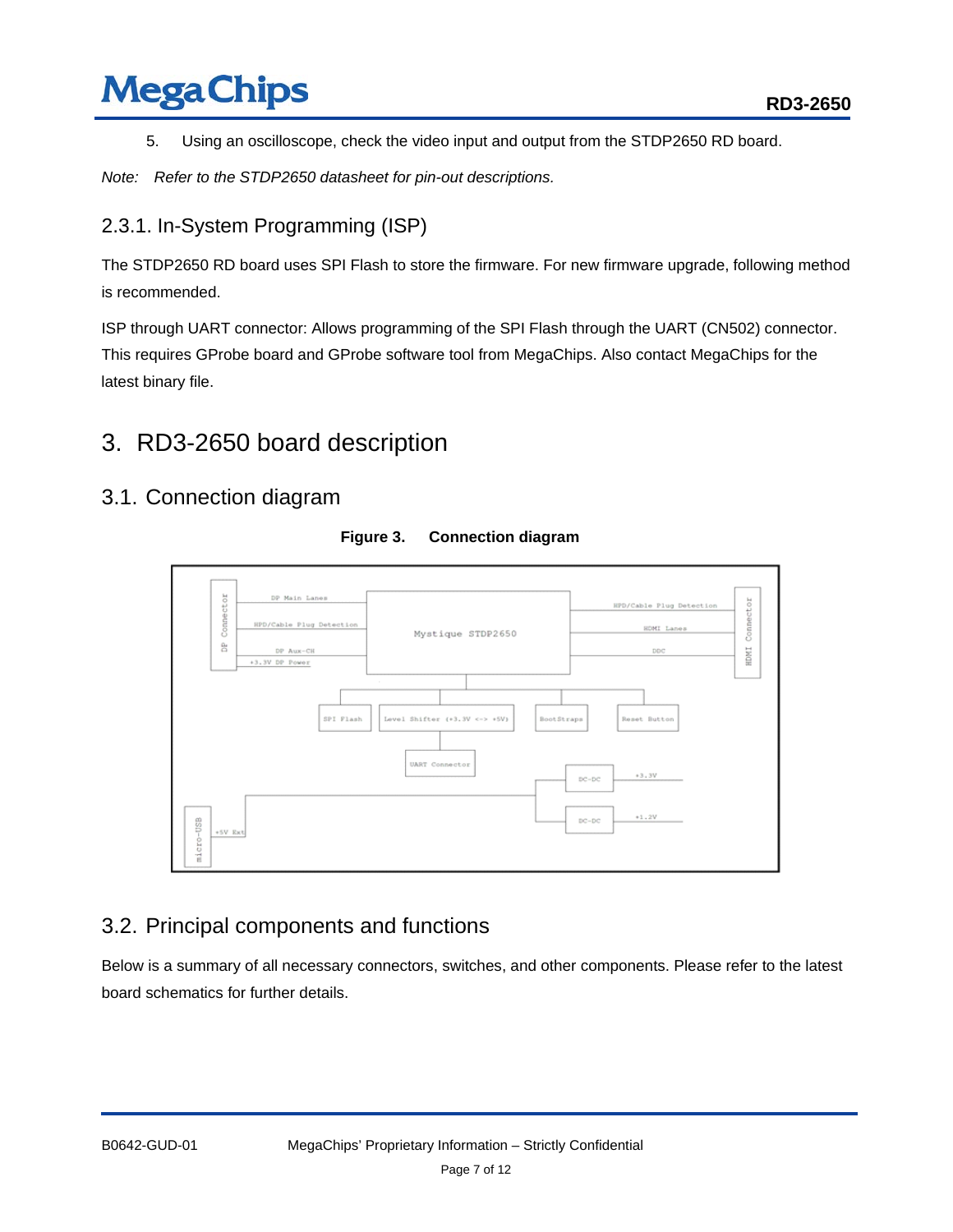| <b>Label</b>                   | <b>Description</b>                                                                                                                                                                                                                                                                                                                                                   | <b>Ref des</b>                |
|--------------------------------|----------------------------------------------------------------------------------------------------------------------------------------------------------------------------------------------------------------------------------------------------------------------------------------------------------------------------------------------------------------------|-------------------------------|
| Power<br>Input<br>(+5 V, uUSB) | Input 5 V, down conversion to 3.3 V, and 1.2 V. This board<br>uses an LDO [low-dropout] for 3.3 V and 1.2 V. Note the<br>analog and digital supplies (3.3 A and 3.3 D or 1.2 A and<br>1.2 D) are isolated using ferrite beads.                                                                                                                                       | CN301                         |
| STDP2650                       | MegaChips DP1.2 to HDMI1.4 converter IC                                                                                                                                                                                                                                                                                                                              | U601                          |
| DP Input                       | DP input connector                                                                                                                                                                                                                                                                                                                                                   | CN401                         |
| <b>HDMI Output</b>             | DP output connector                                                                                                                                                                                                                                                                                                                                                  | <b>CN701</b>                  |
| SPI Flash                      | The board includes an SPI Flash of 4 MB to hold the<br>firmware. The SPI Flash can be programmed (ISP) through<br>UART interface.                                                                                                                                                                                                                                    | U502                          |
| S/PDIF Output<br>Not populated | Single wire S/PDIF output signal. Can route the encoded<br>audio through SPDIF audio port                                                                                                                                                                                                                                                                            | <b>CN503</b><br>Not Populated |
| Host Interface<br>(12C)        | Host Interface (I2C): This is a provision to access the<br>STDP2650 device from an external host controller through<br>the Host Interface (I2C port) connection.                                                                                                                                                                                                     | CN501                         |
| <b>UART</b><br>(GProbe)        | GProbe Interface (+3.3 V logic): GProbe connector that<br>connects to the STDP2650 UART port for communication<br>with external PC sources for debug purposes. The<br>MegaChips GProbe tool (software) and PC interface board<br>together create a debug environment for device debug and<br>firmware update. The GProbe interface is also used for ISP<br>purposes. | CN502                         |
| Reset                          | The reset button, when pressed, triggers a system reset<br>through the internal reset circuitry. The reset button is used<br>for system reset and debugs purposes                                                                                                                                                                                                    | SW501                         |
| <b>LED</b>                     | Single LED for indicating the power on status.                                                                                                                                                                                                                                                                                                                       | D301                          |
| Crystal                        | A crystal of 27 MHz.                                                                                                                                                                                                                                                                                                                                                 | Y501                          |
| <b>ESD Diodes</b>              | ESD protection diodes for HDMI and DisplayPort signal<br>(main lanes, AUX and HPD line). The board implements<br>low cost ESD diodes.                                                                                                                                                                                                                                |                               |

|  |  | Table 1. Principal components and functions |  |  |
|--|--|---------------------------------------------|--|--|
|--|--|---------------------------------------------|--|--|

#### <span id="page-7-0"></span>3.3. Connector descriptions

The STDP2650 RD board has the following connectors. The locations of these connectors are shown in the above board picture.

**CN301** – +5 V DC 2.5 A Power Input uUSB connector

| Pin 1            | NC.                 |
|------------------|---------------------|
| Pin <sub>2</sub> | I <sub>2C</sub> SCL |
| Pin 3            | I2C SDA             |
| Pin 4            | GND                 |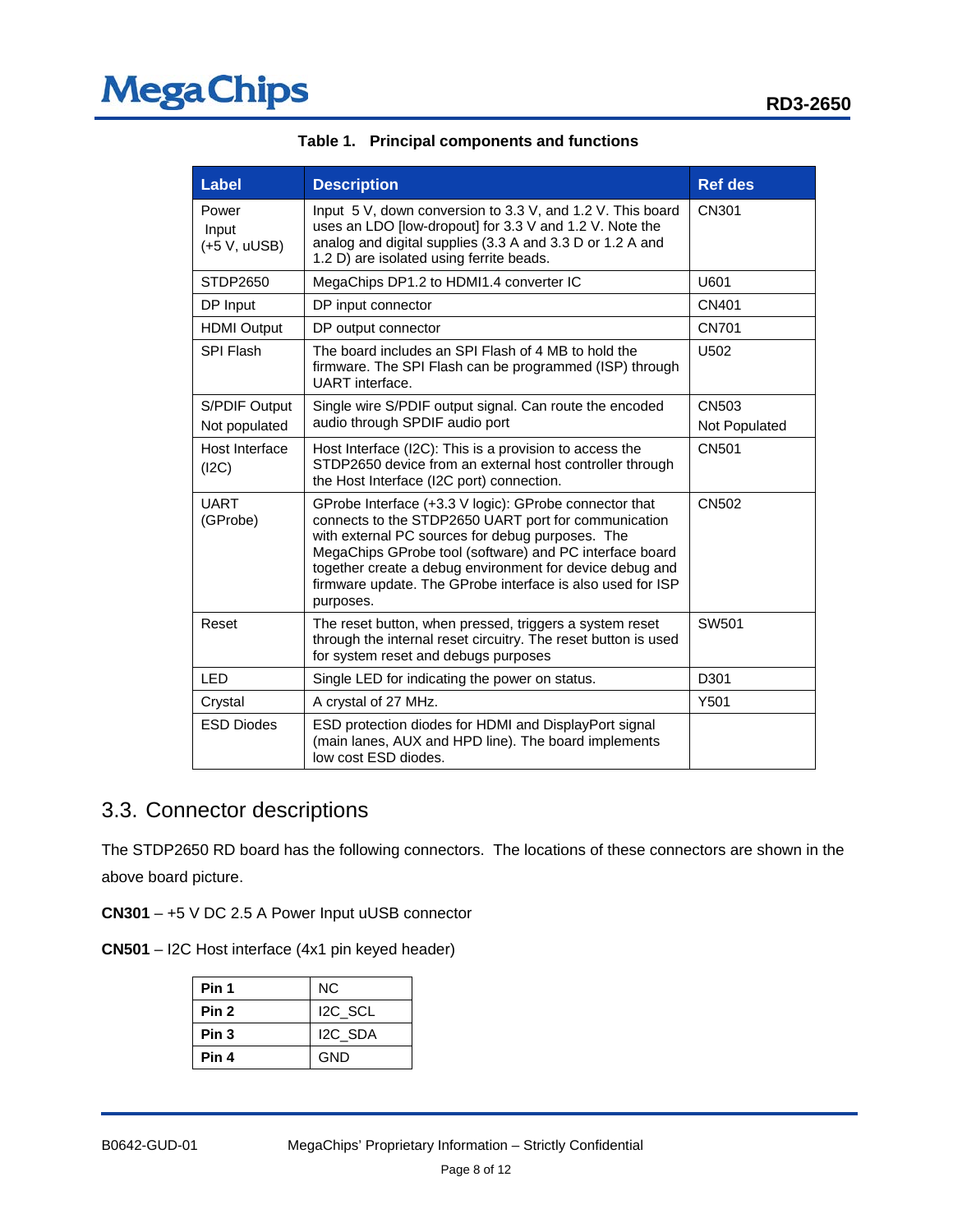## MegaChips **MegaChips**RD3-2650

| CN502 - UART (GProbe) Interface (4x1 pin keyed header) |  |  |  |
|--------------------------------------------------------|--|--|--|
|--------------------------------------------------------|--|--|--|

| Pin 1 | $+5V$          |
|-------|----------------|
| Pin 2 | UART TX        |
| Pin 3 | <b>UART RX</b> |
| Pin 4 | GND            |

|  | <b>CN401</b> - DisplayPort receiver pin out details are shown below. |
|--|----------------------------------------------------------------------|
|--|----------------------------------------------------------------------|

| Pin 1            | ML L3N     |
|------------------|------------|
| Pin <sub>2</sub> | GND.       |
| Pin <sub>3</sub> | ML_L3P     |
| Pin 4            | ML_L2N     |
| Pin <sub>5</sub> | <b>GND</b> |
| Pin <sub>6</sub> | ML_L2P     |
| Pin <sub>7</sub> | ML_L1N     |
| Pin <sub>8</sub> | <b>GND</b> |
| Pin 9            | ML L1P     |
| <b>Pin 10</b>    | ML LON     |
| <b>Pin 11</b>    | <b>GND</b> |
| <b>Pin 12</b>    | ML LOP     |
| <b>Pin 13</b>    | GND.       |
| <b>Pin 14</b>    | GND.       |
| <b>Pin 15</b>    | AUX P      |
| <b>Pin 16</b>    | <b>GND</b> |
| <b>Pin 17</b>    | AUX_N      |
| <b>Pin 18</b>    | HPD OUT    |
| <b>Pin 19</b>    | GND        |
| <b>Pin 20</b>    | +3V3 AVDD  |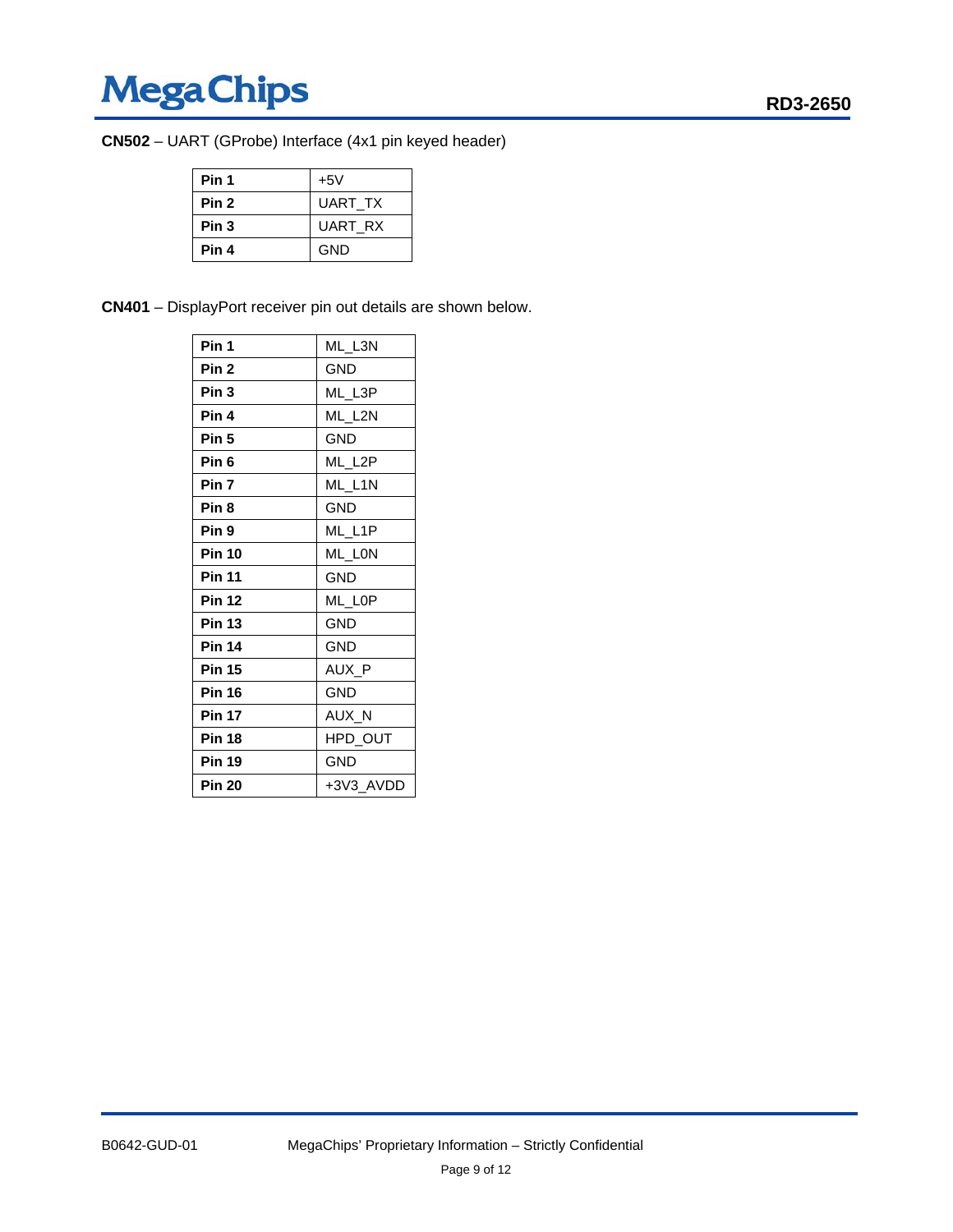## Mega Chips **Mega Chips**RD3-2650

**U701** – HDMI transmitter (refer to the schematics for complete pin out details).

| Pin 1            | Data Lane 2+ |
|------------------|--------------|
| Pin <sub>2</sub> | GND          |
| Pin <sub>3</sub> | Data Lane 2- |
| Pin 4            | Data Lane 1+ |
| Pin <sub>5</sub> | <b>GND</b>   |
| Pin <sub>6</sub> | Data Lane 1- |
| Pin 7            | Data Lane 0+ |
| Pin <sub>8</sub> | <b>GND</b>   |
| Pin <sub>9</sub> | Data Lane 0- |
| <b>Pin 10</b>    | Clock Lane + |
| <b>Pin 11</b>    | <b>GND</b>   |
| <b>Pin 12</b>    | Clock Lane - |
| <b>Pin 13</b>    | CEC          |
| <b>Pin 14</b>    | NC           |
| <b>Pin 15</b>    | DDC_SCL      |
| <b>Pin 16</b>    | DDC_SDA      |
| <b>Pin 17</b>    | GND          |
| <b>Pin 18</b>    | $+5V$        |
| <b>Pin 19</b>    | HPD          |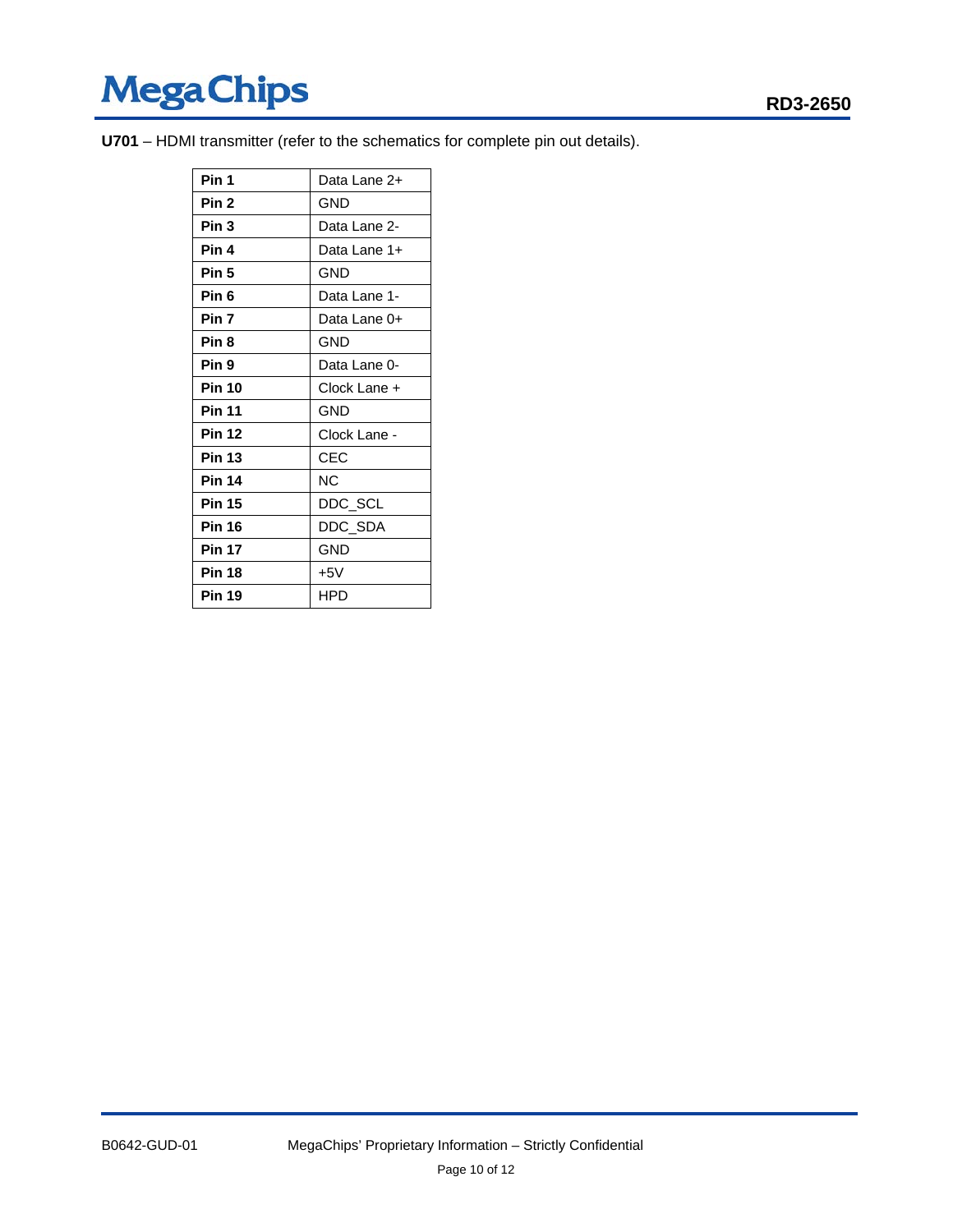## MegaChips **MegaChips**RD3-2650

### <span id="page-10-0"></span>4. Revision history

| Table 2. Document revision history |  |
|------------------------------------|--|
|------------------------------------|--|

<span id="page-10-1"></span>

| <b>Date</b> | <b>Revision</b> | <b>Changes</b>                                                   |
|-------------|-----------------|------------------------------------------------------------------|
| 06-Nov-2012 |                 | Initial version.                                                 |
| 02-Jun-2014 | В               | Updated to comply with MegaChips documentation style/formatting. |